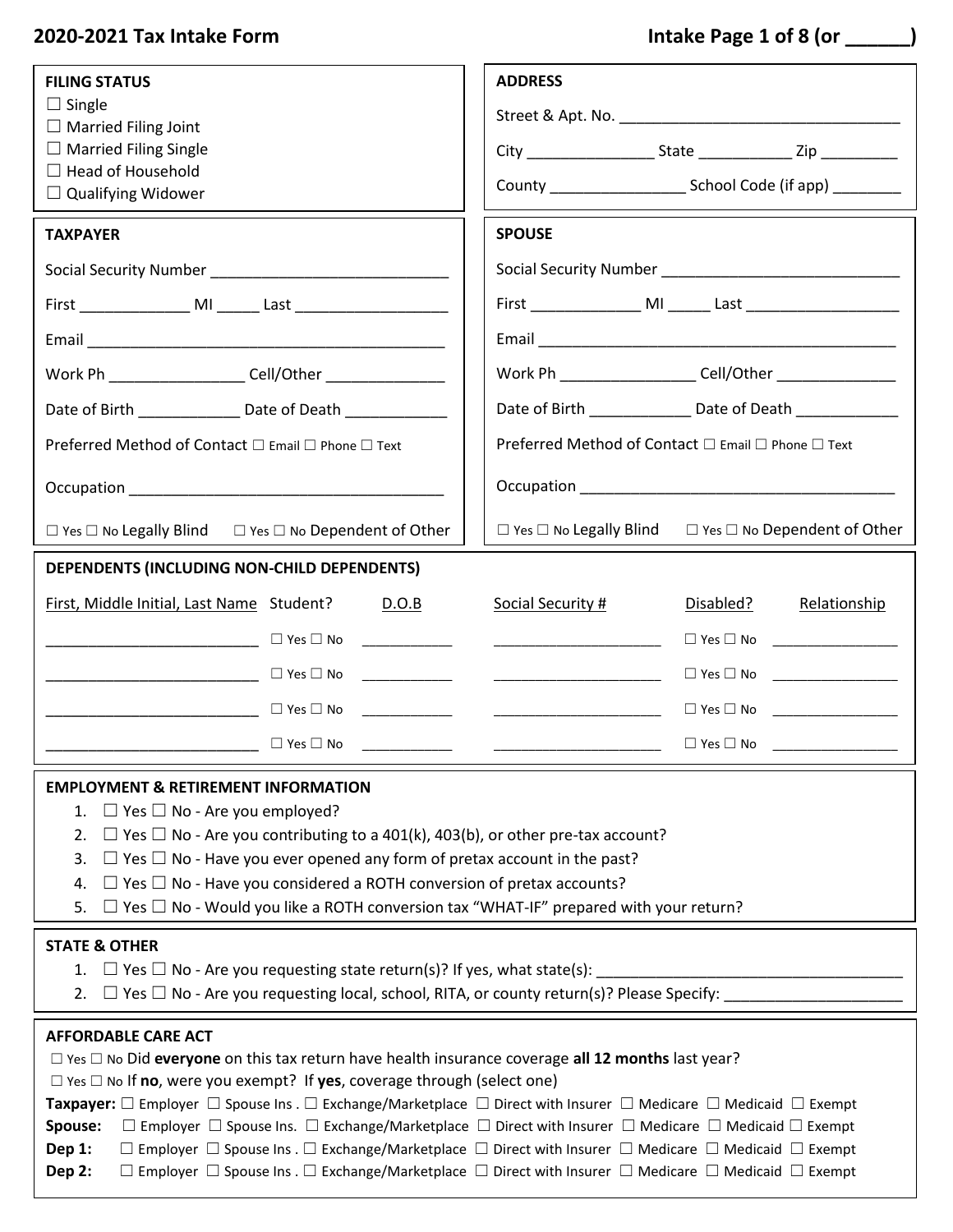## Tax Client Income and Expense Questions **Intake Page 2 of 8** and 2 and 2 and 2 and 2 and 2 and 3 and 3 and 3 and 3 and 3 and 3 and 3 and 3 and 3 and 3 and 3 and 3 and 3 and 3 and 3 and 3 and 3 and 3 and 3 and 3 and 3 and 3

Please Note: The following worksheets are intended to assist the taxpayer in gathering the information necessary for the preparer to complete an accurate tax return. For each area the taxpayer has checked a box below, there should be corresponding back-up provided. There is a "Scan Coversheet" available by separate download that will provide the preparer the list of documents necessary to complete the return. It is very important that the taxpayer provide complete information upon the first submission of these documents. The below checklist provides basic information. There very well could be more information needed to be supplied. For situations that are beyond the information provided below, please make sure detailed notes are provided to assist the preparer in determining the proper way to account for the situation. Missing information will delay the processing of the return. Please do not leave any worksheet blank. If not applicable write "N/A" on that page and leave in stacking order. If additional pages are added beneath a worksheet, write "see next xx pages" and correct "Intake Pg 1 of 8" to the correct total number of pages.

#### **BASIC QUESTIONS**

Please check the box to the left for any of the following that apply. If not, leave blank. If checked, please provide a brief explanation below if the information will assist the preparer in any way. (Note: Please check for you AND your spouse)

- 01.□ Did your marital status change from the prior year?
- 02.□ Did you change your address from last year?
- 03.□ Any change in your dependents from last year?
- 04.□ Did you have children under 19 (or 24 if a full time student) who had more than \$2,200 in total unearned income?
- 05.  $□$  Are all your dependents either US residents or citizens?
- $06.$  Did you pay any adoption expenses?
- $07. \Box$  Did you provide over half the support for someone you aren't claiming as a dependent?
- 08.□ Are you being claimed or eligible to be claimed as a dependent on someone else's return?
- 09. □ Were either you or your spouse in the military or National Guard?
- 10. □ Did you purchase, sell or refinance your primary residence?
- 11.□ Have you been notified by the IRS of changes to a previously submitted tax return, or received any other IRS or state notices?
- 12.□ Did you make any gifts over \$15,000 to any individuals?

13.□ Did you buy and/or sell any virtual currency (ie Bitcoin, Ether, Roblox, etc.)? If so, please provide all transaction details to preparer

#### Details: \_\_\_\_\_\_\_\_\_\_\_\_\_\_\_\_\_\_\_\_\_\_\_\_\_\_\_\_\_\_\_\_\_\_\_\_\_\_\_\_\_\_\_\_\_\_\_\_\_\_\_\_\_\_\_\_\_\_\_\_\_\_\_\_\_\_\_\_\_\_\_\_\_\_\_\_\_\_\_\_\_\_\_\_\_\_\_\_\_\_\_\_\_\_\_\_\_\_\_\_\_\_\_\_\_\_\_\_\_\_\_\_

#### **INCOME**

| Please check any of the following that you and/or your spouse received:             |                                                       | For the following, please check any of the following                                                       |                                          |  |
|-------------------------------------------------------------------------------------|-------------------------------------------------------|------------------------------------------------------------------------------------------------------------|------------------------------------------|--|
| $01. \Box$ W-2 Income                                                               | that apply:                                           |                                                                                                            |                                          |  |
| $02.$ Interest and/or Dividends                                                     |                                                       | $01.$ Itemized deductions                                                                                  |                                          |  |
| 03. □ Tax Exempt Interest and/or Dividends                                          |                                                       | *if "yes" please fill out a Schedule A worksheet                                                           |                                          |  |
| 04. $\Box$ Taxable refunds, credits or offsets (including prior year state refunds) |                                                       | $02.$ Energy efficiency related upgrades/repairs                                                           |                                          |  |
| 05. □ Business income (self-employment Income)                                      |                                                       | $03.$ Oil & Gas investments credits                                                                        |                                          |  |
| *If "yes" please fill out Schedule C worksheet and provide financials               |                                                       | 04. $\Box$ Other tax shelters or credits                                                                   |                                          |  |
| 06. Stock sales (capital gains)- (MAKE SURE ALL BASIS INFO IS PROVIDED)             |                                                       | 05. $\Box$ Child care expenses paid \$                                                                     |                                          |  |
| Amount of any capital loss carryforward from 2019 $\frac{2}{5}$                     |                                                       |                                                                                                            |                                          |  |
| 07. $\Box$ Any other assets sold or any other gains or losses                       |                                                       |                                                                                                            |                                          |  |
| 08. □ Rental real estate income                                                     |                                                       |                                                                                                            |                                          |  |
| * If "yes" please fill out Schedule E worksheet                                     |                                                       |                                                                                                            |                                          |  |
| Amount of any passive activity loss carryforward from 2019 \$                       |                                                       | <b>ESTIMATED PAYMENTS MADE FOR 2020 RETURN</b>                                                             |                                          |  |
| 09. E K-1's (1120S, 1065, 1041)                                                     |                                                       | (or refunds from a prior year applied to current)                                                          |                                          |  |
| 10.□ Unemployment                                                                   |                                                       |                                                                                                            |                                          |  |
| 11. <sup>□</sup> Social Security income                                             |                                                       |                                                                                                            | Fed _________________ Date _______ Qtr   |  |
| 12. <sup>□</sup> Foreign income                                                     |                                                       |                                                                                                            | Fed ________________ Date ____ ___ Qtr   |  |
| 13. □ Alimony (Applies ONLY to divorce decrees effective prior to 1/1/19)           |                                                       |                                                                                                            | Fed ________________ Date _______ Qtr    |  |
| Alimony received \$__________________ (rcvd from whom?)                             |                                                       |                                                                                                            |                                          |  |
|                                                                                     |                                                       |                                                                                                            | State _________________ Date _______ Qtr |  |
| 14. Other income: Please list: ___________                                          |                                                       |                                                                                                            |                                          |  |
|                                                                                     |                                                       |                                                                                                            |                                          |  |
| <b>ADJUSTMENTS TO INCOME</b>                                                        |                                                       |                                                                                                            |                                          |  |
| Please check any of the following that apply to you and/or your spouse:             |                                                       |                                                                                                            |                                          |  |
| $01.$ Educator expenses (teaching expenses)                                         |                                                       |                                                                                                            |                                          |  |
| 02. □ Health Savings Account deductions                                             |                                                       | E-FILE / FILING INFO - - REFUND / PMT INFO                                                                 |                                          |  |
| 03. □ Moving expenses (active military only, service related)                       |                                                       | 1. How do you want any refund sent to you? MUST                                                            |                                          |  |
| 04. $\Box$ Contributions to SEP, SIMPLE, and other qualified plans                  |                                                       | <b>CHECK ONE</b>                                                                                           |                                          |  |
| $05.$ Self-Employed health insurance                                                |                                                       | $\Box$ Direct Deposit (few days)                                                                           |                                          |  |
| $06.$ IRA contributions                                                             |                                                       | $\Box$ Applied to next year's return                                                                       |                                          |  |
| 07. $\Box$ Student loan and/or tuition & fees deduction (you or your dependents)    | $\Box$ Paper check by mail (could take several weeks) |                                                                                                            |                                          |  |
| $08.\Box$ Alimony (Applies ONLY to divorce decrees effective prior to 1/1/19)       |                                                       | 2. Any taxes due may be paid by check or online along                                                      |                                          |  |
| Alimony paid \$ (paid to whom?)                                                     |                                                       | with voucher provided by tax preparer. *It is the<br>taxpayer's responsibility to make payments before tax |                                          |  |
| Name/SS#                                                                            | due dates.                                            |                                                                                                            |                                          |  |
|                                                                                     |                                                       |                                                                                                            |                                          |  |

#### **TAX DEDUCTIONS AND CREDITS**

| that apply:                                             |                                                                                                                        | For the following, please check any of the following                                                |  |  |
|---------------------------------------------------------|------------------------------------------------------------------------------------------------------------------------|-----------------------------------------------------------------------------------------------------|--|--|
|                                                         | 01. $\Box$ Itemized deductions<br>03. $\Box$ Oil & Gas investments credits<br>04. $\Box$ Other tax shelters or credits | *if "yes" please fill out a Schedule A worksheet<br>02.□ Energy efficiency related upgrades/repairs |  |  |
| $05.\Box$ Child care expenses paid \$__________________ |                                                                                                                        |                                                                                                     |  |  |
|                                                         |                                                                                                                        |                                                                                                     |  |  |
|                                                         |                                                                                                                        |                                                                                                     |  |  |
|                                                         |                                                                                                                        |                                                                                                     |  |  |
|                                                         |                                                                                                                        |                                                                                                     |  |  |
|                                                         |                                                                                                                        |                                                                                                     |  |  |
|                                                         |                                                                                                                        |                                                                                                     |  |  |
|                                                         |                                                                                                                        |                                                                                                     |  |  |
|                                                         |                                                                                                                        |                                                                                                     |  |  |

#### **E-FILE / FILING INFO - - REFUND / PMT INFO**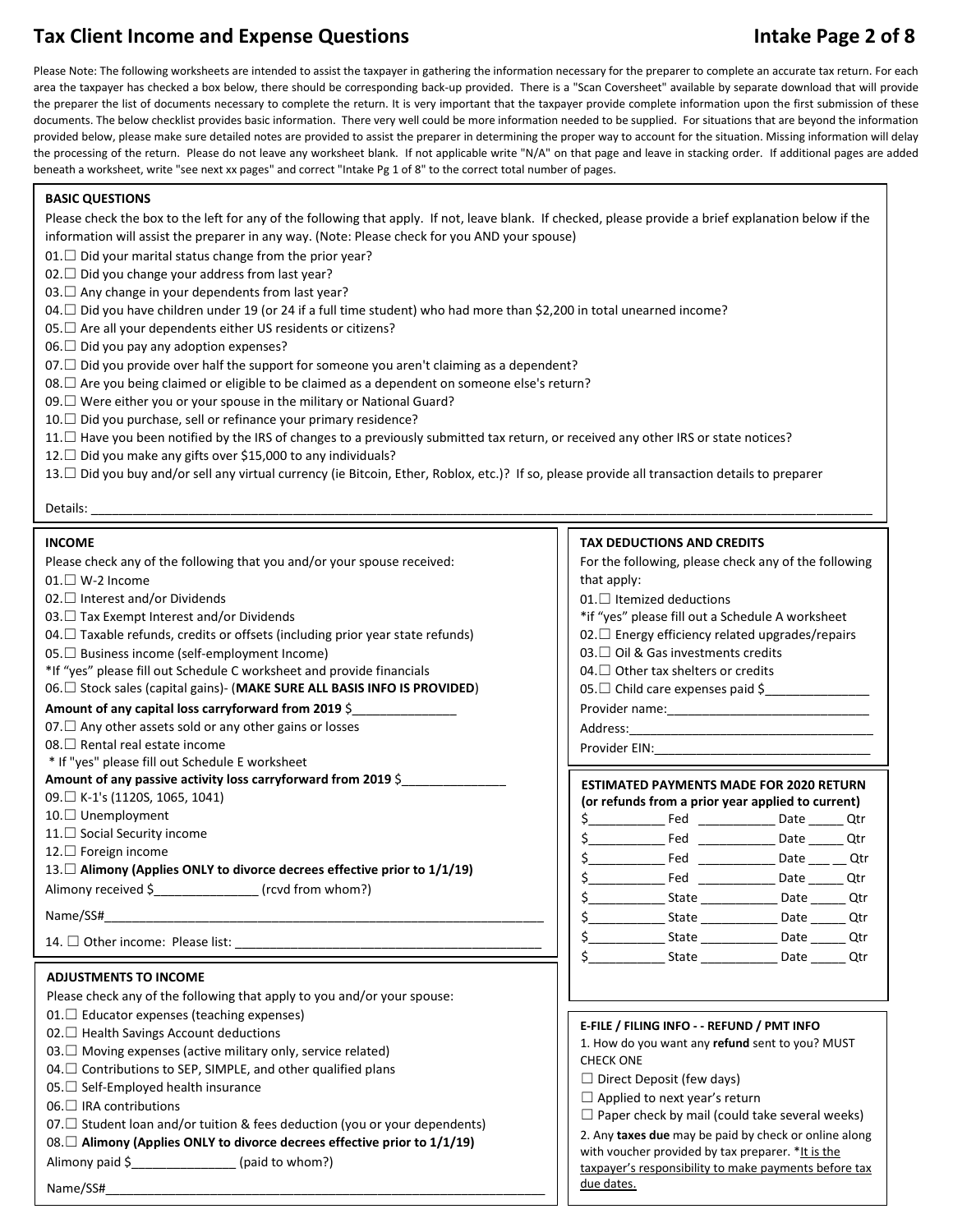## CARES Act Questionnaire for 1040 Tax Returns **Intake Page 3 of 8** and Manus 1040 Tax Returns

## CARES Act PL116-136, March 27, 2020 & Tax Cuts and Jobs Act PL115-97 December 22, 2017

| <b>01</b> . $\Box$ Yes $\Box$ No: For W-2 employees, were you mandated to work from home by your employer due to COVID?<br>If Yes:                               |
|------------------------------------------------------------------------------------------------------------------------------------------------------------------|
| $\Box$ Yes $\Box$ No: Is/was your home in a different state than your normal workplace?                                                                          |
|                                                                                                                                                                  |
| $\Box$ Yes $\Box$ No: Did your state withholding change on your W-2 after you started working from home?                                                         |
| $\Box$ Yes $\Box$ No: Did you start new withholding in your state of residence after being sent home to work?                                                    |
| $\Box$ Yes $\Box$ No: Do you intend to file tax returns in multiple states?                                                                                      |
| <b>02</b> . $\Box$ Yes $\Box$ No: Did you contribute to a Qualified Opportunity Zone Fund between January 1st and July 15th, 2020?                               |
| <b>03.</b> $\Box$ Yes $\Box$ No: Did you take money from a 401(k), IRA or other pre-tax account in 2020?                                                         |
| If Yes, was the withdrawal related to one of these qualifying events:                                                                                            |
| $\Box$ Yes $\Box$ No: You, your spouse or your dependent had COVID                                                                                               |
| $\Box$ Yes $\Box$ No: You were furloughed, laid off, hours reduced or you were unable to work due to daycare closure as a result of COVID                        |
| <b>04.</b> $\Box$ Over 3 years $\Box$ one year $\Box$ other: How do you want the income recognized?                                                              |
| 05. Did you make charitable contributions in 2020? If yes, how much? \$ ______________(up to \$300 may be deducted even if you                                   |
| don't itemize)                                                                                                                                                   |
| <b>06</b> . $\Box$ Yes $\Box$ No: Did you contribute more than 60% of your income to a qualified charity in the form of cash in 2020?                            |
| If Yes, you may elect to eliminate the 60% limitation for cash contributions in 2020, and may deduct up to 100% of your Adjusted                                 |
| Gross Income.                                                                                                                                                    |
| $\Box$ Yes $\Box$ No: I would like to eliminate the 60% limitation and deduct up to _____% of my Adjusted Gross Income                                           |
|                                                                                                                                                                  |
|                                                                                                                                                                  |
|                                                                                                                                                                  |
| Complete this section if you own a business (use separate sheets if you own more than one):                                                                      |
|                                                                                                                                                                  |
|                                                                                                                                                                  |
|                                                                                                                                                                  |
|                                                                                                                                                                  |
| <b>07</b> . $\Box$ Yes $\Box$ No : Did you apply for and receive a Paycheck Protection Program (PPP) Loan?<br>If No:                                             |
|                                                                                                                                                                  |
| $\Box$ Yes $\Box$ No: Did you use or do you intend to use the Employee Retention Tax Credit to offset wages and healthcare paid between<br>3/12/20 and 12/31/20? |
|                                                                                                                                                                  |
| <b>08</b> . $\Box$ Yes $\Box$ No : Did you use or take advantage of the WOTC (Work Opportunity Tax Credit) or did you receive a tax credit for paid sick         |
| and family leave under FFCRA (Families First Coronavirus Response Act)?                                                                                          |
| 09. If you did receive a PPP loan, how much did you receive? \$                                                                                                  |
| 10. $\Box$ Yes $\Box$ No : Did you include those loan proceeds in your company revenue?                                                                          |
| 11. $\Box$ Yes $\Box$ No : Did you apply for and receive loan forgiveness in 2020?                                                                               |
| If Yes, amount forgiven? \$                                                                                                                                      |
| 12. $\Box$ Yes $\Box$ No : Did you apply for and receive an Economic Injury Disaster Loan (EIDL) through SBA?                                                    |
| If Yes, amount forgiven? \$                                                                                                                                      |
| 13. $\Box$ Yes $\Box$ No : Did you include those loan proceeds in your company revenue?                                                                          |
| <b>14.</b> $\Box$ Yes $\Box$ No : Did you apply for and receive loan forgiveness in 2020?                                                                        |
| If Yes, amount forgiven? \$                                                                                                                                      |
| 15. □ Yes □ No : Did your business experience a net operating loss for 2018, 2019 or 2020?                                                                       |
| 16. $\Box$ Yes $\Box$ No : Did you elect to defer payments to the IRS of the ER side of FICA in 2020?                                                            |
| 17. □ Yes □ No : Did you experience full or partial shutdown of your business or have a significant decline in gross receipts due to                             |
| government orders related to COVID?                                                                                                                              |
|                                                                                                                                                                  |
|                                                                                                                                                                  |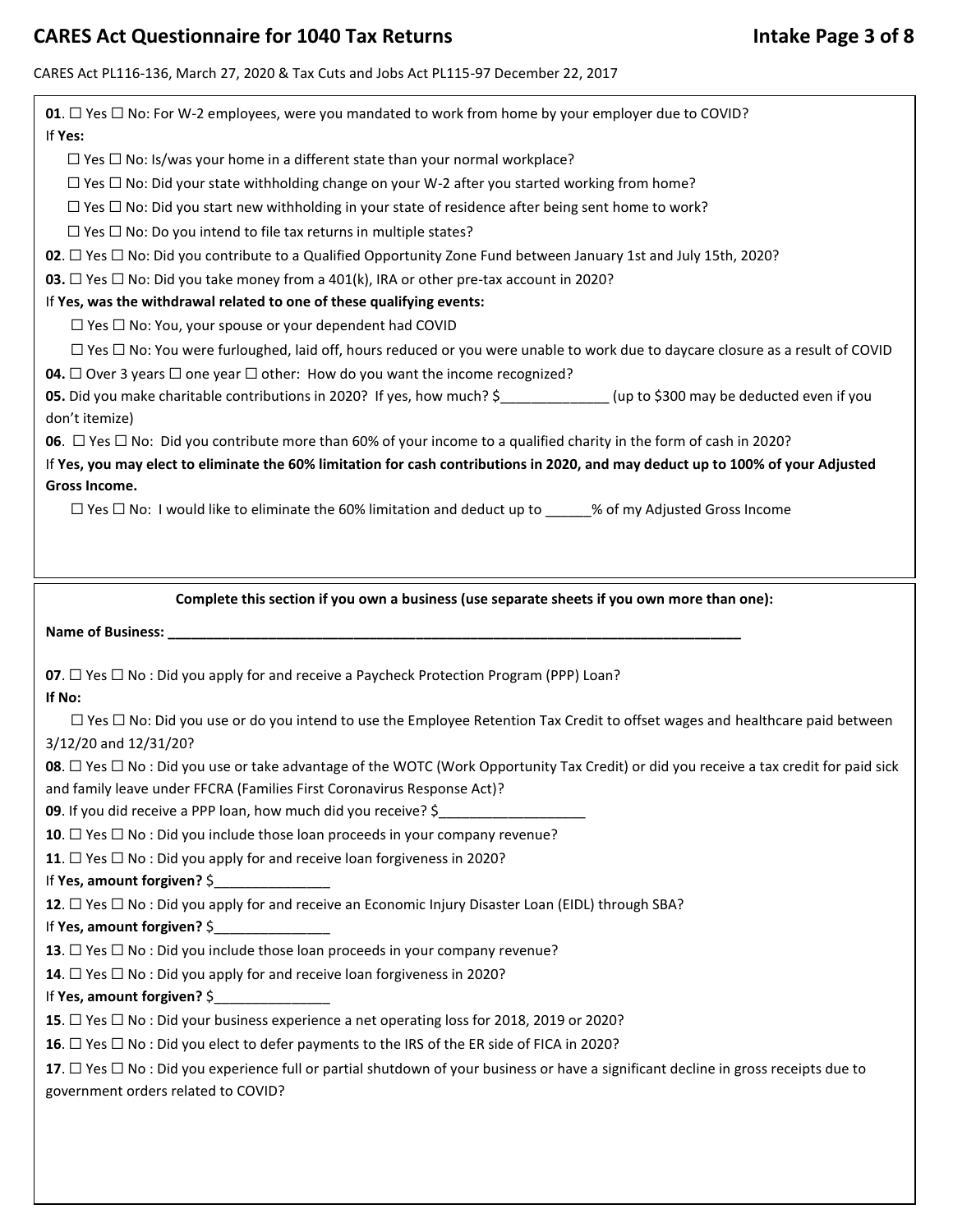## **ID is Required for ALL Returns! At Least One MUST Be Photo! Intake Page 4 of 8**

Two forms of ID for each taxpayer are strongly recommended, but at least one is required, which MUST be a photo ID. Second ID may be photo or not. Use this page if you would like to gather IDs and voided check together in one place and copy. Use COLOR setting when making the copy, even though the complete Intake Form will be scanned in black and white, as this will make for a better image for the scanner. If IDs and voided check will be separate documents, simply place those documents between this page and the next Intake page and change the first Intake page from "Page 1 of 8" to "Page 1 of (correct total number of pages)".



| <b>PHOTO ID - REQUIRED</b> | 1 Other Form of ID - Optional |
|----------------------------|-------------------------------|
|                            |                               |

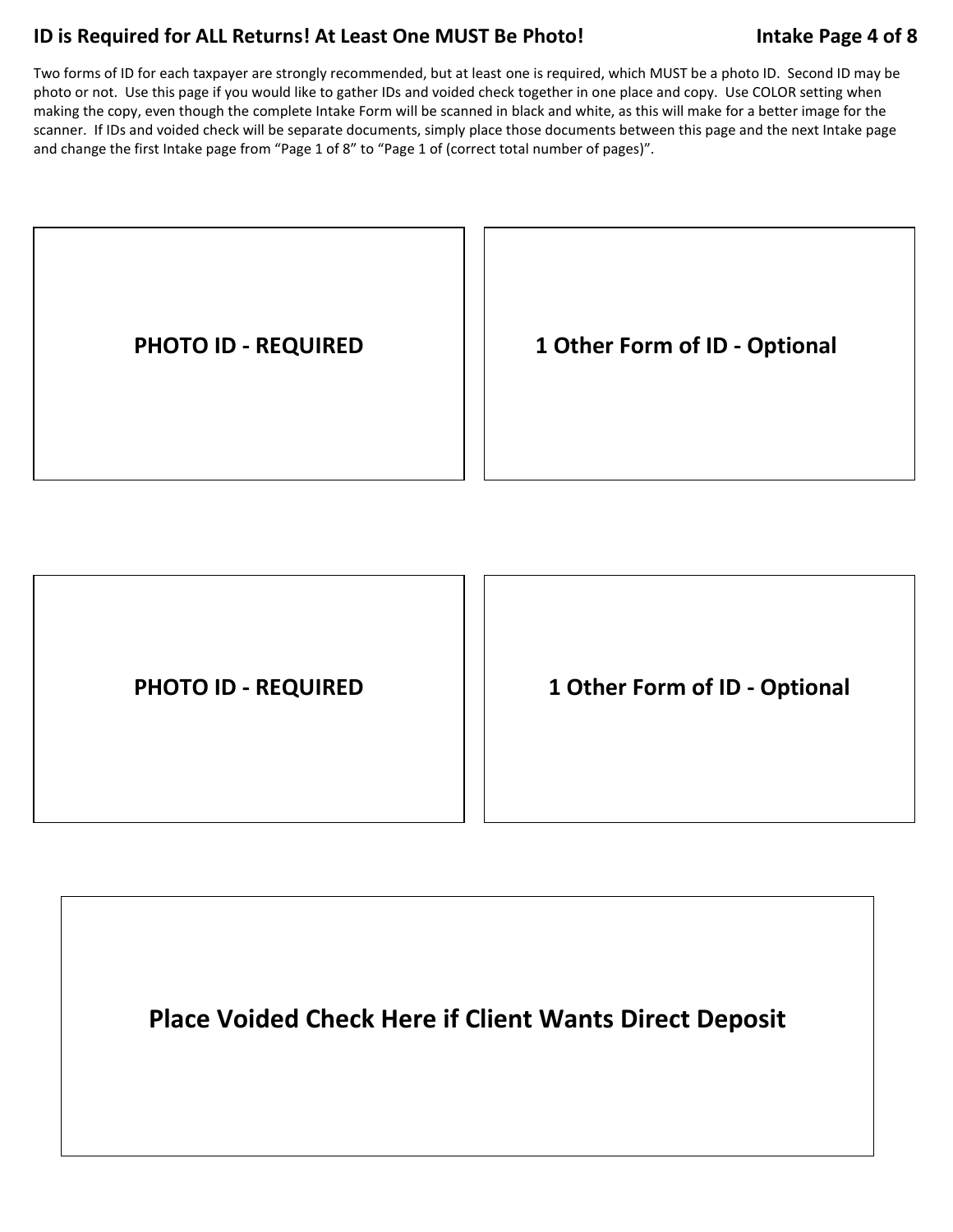## TAX Client Schedule A Info **Intake Page 5 of 8 Intake Page 5 of 8**

**Fill out COMPLETELY or mark "N/A". Please DO NOT leave blank. Include any back-up documents under Scan Coversheet** 

| <b>Medical Expenses</b>                                                          | <b>Current Year</b>                                                                                                                                                                                                                                                                                                                                                 |
|----------------------------------------------------------------------------------|---------------------------------------------------------------------------------------------------------------------------------------------------------------------------------------------------------------------------------------------------------------------------------------------------------------------------------------------------------------------|
| <b>Medical &amp; Dental Expenses</b>                                             | $\frac{1}{2}$                                                                                                                                                                                                                                                                                                                                                       |
| Medical Insurance Premiums Paid                                                  | \$_                                                                                                                                                                                                                                                                                                                                                                 |
| Long Term Care Premiums                                                          |                                                                                                                                                                                                                                                                                                                                                                     |
|                                                                                  | $\Box$ Yes $\Box$ No Fed Deductible? $\Box$ Yes $\Box$ No State Deductible? $\Box$ Yes $\Box$ No Not Qualified but Grandfathered Deductible?                                                                                                                                                                                                                        |
| <b>Prescription Drugs and Medications</b>                                        | $\frac{1}{2}$ $\frac{1}{2}$ $\frac{1}{2}$ $\frac{1}{2}$ $\frac{1}{2}$ $\frac{1}{2}$ $\frac{1}{2}$ $\frac{1}{2}$ $\frac{1}{2}$ $\frac{1}{2}$ $\frac{1}{2}$ $\frac{1}{2}$ $\frac{1}{2}$ $\frac{1}{2}$ $\frac{1}{2}$ $\frac{1}{2}$ $\frac{1}{2}$ $\frac{1}{2}$ $\frac{1}{2}$ $\frac{1}{2}$ $\frac{1}{2}$ $\frac{1}{2}$                                                 |
| <b>Medical Miles Driven</b>                                                      |                                                                                                                                                                                                                                                                                                                                                                     |
| Tax Expenses*                                                                    | Current Year * Effective 1/1/2018, Total Tax deduction limited to \$10,000                                                                                                                                                                                                                                                                                          |
| State/Local Income Taxes Paid                                                    |                                                                                                                                                                                                                                                                                                                                                                     |
| (Other Than those on W-2s, 1099s, Etc.)                                          | $\begin{picture}(20,10) \put(0,0){\line(1,0){10}} \put(15,0){\line(1,0){10}} \put(15,0){\line(1,0){10}} \put(15,0){\line(1,0){10}} \put(15,0){\line(1,0){10}} \put(15,0){\line(1,0){10}} \put(15,0){\line(1,0){10}} \put(15,0){\line(1,0){10}} \put(15,0){\line(1,0){10}} \put(15,0){\line(1,0){10}} \put(15,0){\line(1,0){10}} \put(15,0){\line(1$                 |
| 2019 State Income Taxes Paid in 2020                                             |                                                                                                                                                                                                                                                                                                                                                                     |
| <b>Real Estate Taxes</b>                                                         |                                                                                                                                                                                                                                                                                                                                                                     |
| <b>Personal Property Taxes</b>                                                   | $\zeta$                                                                                                                                                                                                                                                                                                                                                             |
| <b>Qualified New Vehicle Taxes</b>                                               | $\begin{picture}(20,10) \put(0,0){\vector(1,0){100}} \put(15,0){\vector(1,0){100}} \put(15,0){\vector(1,0){100}} \put(15,0){\vector(1,0){100}} \put(15,0){\vector(1,0){100}} \put(15,0){\vector(1,0){100}} \put(15,0){\vector(1,0){100}} \put(15,0){\vector(1,0){100}} \put(15,0){\vector(1,0){100}} \put(15,0){\vector(1,0){100}} \put(15,0){\vector(1,0){100}} \$ |
| <b>Additional State or Local/Taxes</b>                                           |                                                                                                                                                                                                                                                                                                                                                                     |
|                                                                                  |                                                                                                                                                                                                                                                                                                                                                                     |
|                                                                                  |                                                                                                                                                                                                                                                                                                                                                                     |
| <b>Interest Expense</b>                                                          | <b>Current Year</b>                                                                                                                                                                                                                                                                                                                                                 |
| Home Mortgage Interest reported on form 1098                                     |                                                                                                                                                                                                                                                                                                                                                                     |
| Date Mortgage Contracted*                                                        | (Only needed for jumbo mortgages over \$750,000)                                                                                                                                                                                                                                                                                                                    |
| Date Mortgage Closed*                                                            | (Only needed for jumbo mortgages over \$750,000)                                                                                                                                                                                                                                                                                                                    |
| Home Mortgage Interest paid to others                                            | \$.<br><u> 1990 - Johann Barbara, martxa alemani</u> ar a                                                                                                                                                                                                                                                                                                           |
| HELOC Interest Used for Home Improvement                                         | \$                                                                                                                                                                                                                                                                                                                                                                  |
| Refinancing Points Paid in 2020                                                  | \$                                                                                                                                                                                                                                                                                                                                                                  |
| Investment Interest (other than K-1)                                             | \$                                                                                                                                                                                                                                                                                                                                                                  |
| $\Box$ Yes $\Box$ No Would you like to learn how to pay off your mortgage early? |                                                                                                                                                                                                                                                                                                                                                                     |
| <b>Contributions</b>                                                             | <b>Current Year</b>                                                                                                                                                                                                                                                                                                                                                 |
| <b>Cash Contributions</b>                                                        | \$                                                                                                                                                                                                                                                                                                                                                                  |
| Non-Cash Contributions                                                           | \$                                                                                                                                                                                                                                                                                                                                                                  |

### **Casualty & Theft Losses – Related to Federally-declared Disaster ONLY**

\_

If you had any casualty or theft losses during the year, please provide detail below: Including date, description, amount of casualty or loss, any insurance reimbursement and basis in the property.

\_\_\_\_\_\_\_\_\_\_\_\_\_\_\_\_\_\_\_\_\_\_\_\_\_\_\_\_\_\_\_\_\_\_\_\_\_\_\_\_\_\_\_\_\_\_\_\_\_\_\_\_\_\_\_\_\_\_\_\_\_\_\_\_\_\_\_\_\_\_\_\_\_\_\_\_\_\_\_\_\_\_\_\_\_\_\_\_\_\_\_\_\_\_\_\_\_\_\_\_

\_\_\_\_\_\_\_\_\_\_\_\_\_\_\_\_\_\_\_\_\_\_\_\_\_\_\_\_\_\_\_\_\_\_\_\_\_\_\_\_\_\_\_\_\_\_\_\_\_\_\_\_\_\_\_\_\_\_\_\_\_\_\_\_\_\_\_\_\_\_\_\_\_\_\_\_\_\_\_\_\_\_\_\_\_\_\_\_\_\_\_\_\_\_\_\_\_\_\_\_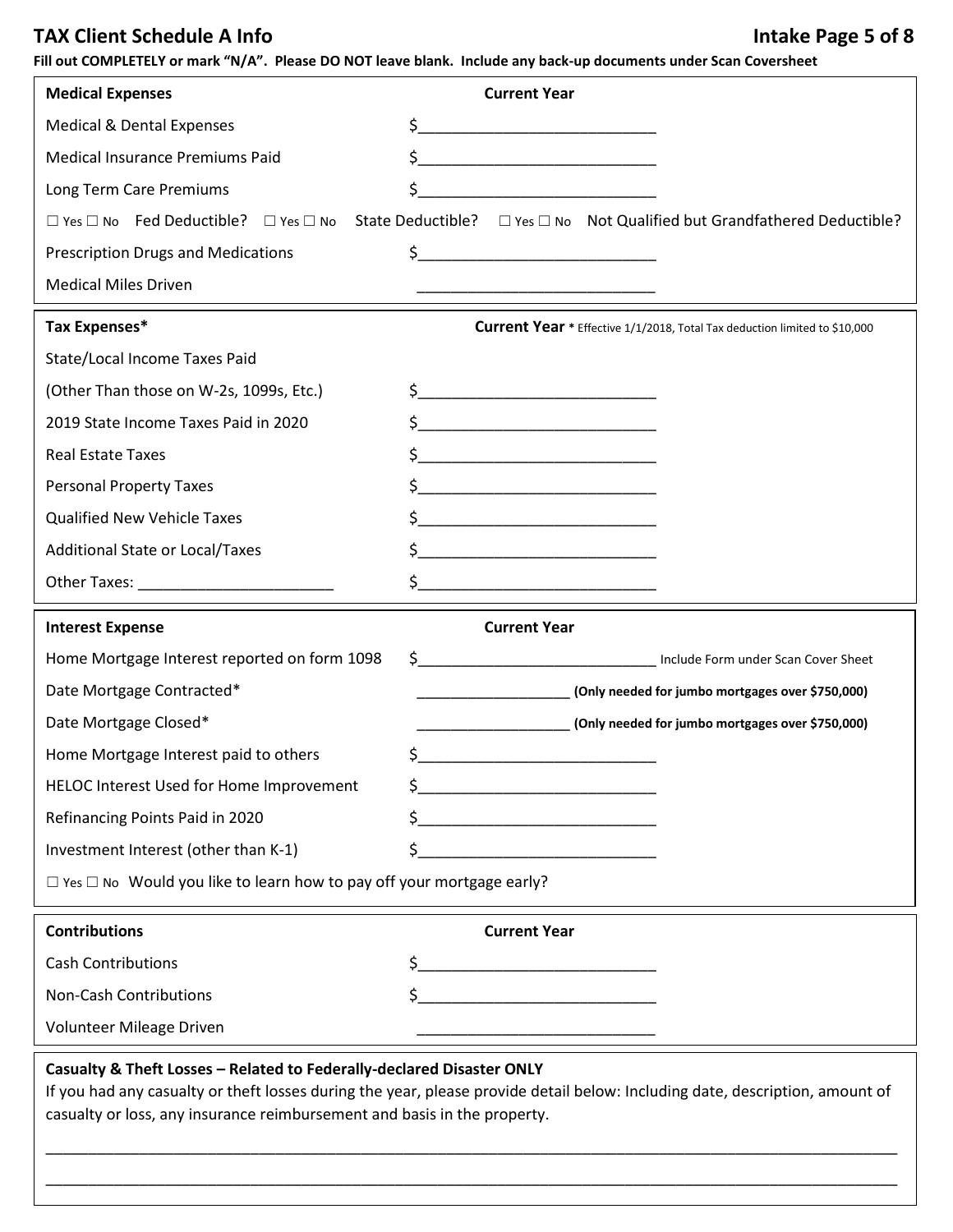## Tax Client Schedule C Info - One Form Per Business **Intake Page 6 of 8** and M and M and M and M and M and M and M and M and M and M and M and M and M and M and M and M and M and M and M and M and M and M and M and M and M

**Fill out COMPLETELY or mark "N/A". Please DO NOT leave blank. Use a separate Worksheet for EACH Schedule C.** 

*\*\*Please Note: If Possible, it is preferred a Trial Balance, P&L and Balance Sheet be provided by the client. If available, write "See next XX Pages" Below and stack under this page. If not available, please use the input sheet below.*

| <b>Business Info: (Required for all)</b>                                                       |                                            |                                                                                         |                                                                                                                                                                                                                                                                                                  |                                                                                                                      |                                    |
|------------------------------------------------------------------------------------------------|--------------------------------------------|-----------------------------------------------------------------------------------------|--------------------------------------------------------------------------------------------------------------------------------------------------------------------------------------------------------------------------------------------------------------------------------------------------|----------------------------------------------------------------------------------------------------------------------|------------------------------------|
| $\Box$ Taxpayer or $\Box$ Spouse                                                               |                                            |                                                                                         |                                                                                                                                                                                                                                                                                                  |                                                                                                                      |                                    |
| Name of Business:                                                                              |                                            | <b>Business Code:</b>                                                                   |                                                                                                                                                                                                                                                                                                  |                                                                                                                      |                                    |
|                                                                                                |                                            |                                                                                         |                                                                                                                                                                                                                                                                                                  | <u> 1989 - Johann Stein, mars an deutscher Stein und der Stein und der Stein und der Stein und der Stein und der</u> |                                    |
| $\Box$ Cash                                                                                    | <b>Accounting Method</b>                   |                                                                                         | $\Box$ Yes $\Box$ No                                                                                                                                                                                                                                                                             | Do you do your own books/accounting                                                                                  |                                    |
| $\Box$ Accrual                                                                                 |                                            |                                                                                         | $\Box$ Yes $\Box$ No                                                                                                                                                                                                                                                                             | Would you consider outsourcing to us?                                                                                |                                    |
|                                                                                                |                                            |                                                                                         | $\Box$ Yes $\Box$ No                                                                                                                                                                                                                                                                             | Are you a specified Service Trade or Business                                                                        |                                    |
|                                                                                                |                                            |                                                                                         |                                                                                                                                                                                                                                                                                                  | (eg: attorneys, accountants, doctors, etc.)                                                                          |                                    |
| <b>General Questions: (Required for all)</b>                                                   |                                            |                                                                                         |                                                                                                                                                                                                                                                                                                  |                                                                                                                      |                                    |
| $\square$ Yes $\square$ No                                                                     |                                            |                                                                                         |                                                                                                                                                                                                                                                                                                  | Are you claiming use of a home office? If yes, please include Home Office Deduction Worksheet                        |                                    |
| $\Box$ Yes $\Box$ No                                                                           |                                            | Do you have depreciable assets? If yes, please provide a detailed depreciation schedule |                                                                                                                                                                                                                                                                                                  |                                                                                                                      |                                    |
|                                                                                                |                                            | The Schedule should include: (Prior year detail is preferred):                          |                                                                                                                                                                                                                                                                                                  |                                                                                                                      |                                    |
| A. Asset Description                                                                           |                                            | D. Accumulated Depreciation                                                             |                                                                                                                                                                                                                                                                                                  |                                                                                                                      |                                    |
|                                                                                                | B. Date Placed in Service                  | E. Method of Depreciation and Years                                                     |                                                                                                                                                                                                                                                                                                  |                                                                                                                      |                                    |
| C. Cost                                                                                        |                                            |                                                                                         |                                                                                                                                                                                                                                                                                                  |                                                                                                                      |                                    |
| $\Box$ Yes $\Box$ No Self Insured Health Insurance Deduction? If yes, how much did you pay? \$ |                                            |                                                                                         |                                                                                                                                                                                                                                                                                                  |                                                                                                                      |                                    |
|                                                                                                |                                            |                                                                                         |                                                                                                                                                                                                                                                                                                  |                                                                                                                      |                                    |
|                                                                                                |                                            |                                                                                         |                                                                                                                                                                                                                                                                                                  |                                                                                                                      |                                    |
| Income Questions: (Required if no P&L or Trial Balance Available)                              |                                            |                                                                                         |                                                                                                                                                                                                                                                                                                  |                                                                                                                      |                                    |
| $\Box$ Yes $\Box$ No                                                                           | Do you know what your business is worth?   |                                                                                         |                                                                                                                                                                                                                                                                                                  | <b>Total Sale:</b>                                                                                                   | $\frac{1}{2}$                      |
| $\Box$ Yes $\Box$ No                                                                           | Would you like to know?                    |                                                                                         |                                                                                                                                                                                                                                                                                                  |                                                                                                                      | Other Income: \$                   |
|                                                                                                |                                            |                                                                                         |                                                                                                                                                                                                                                                                                                  |                                                                                                                      |                                    |
| Cost of Goods Sold: (Required if no P&L or Trial Balance Available)                            |                                            |                                                                                         |                                                                                                                                                                                                                                                                                                  |                                                                                                                      |                                    |
| $\Box$ Yes $\Box$ No                                                                           | Do you have employees other than yourself? |                                                                                         |                                                                                                                                                                                                                                                                                                  | Beginning Inventory:                                                                                                 |                                    |
| $\Box$ Yes $\Box$ No                                                                           | Do you use subcontractors?                 |                                                                                         |                                                                                                                                                                                                                                                                                                  | Purchases:                                                                                                           | $\frac{1}{2}$                      |
| $\Box$ Yes $\Box$ No<br>Do you do your own payroll?                                            |                                            |                                                                                         |                                                                                                                                                                                                                                                                                                  | Cost of Labor:                                                                                                       | $\frac{1}{2}$                      |
| $\Box$ Yes $\Box$ No<br>Would you consider outsourcing payroll to us?                          |                                            |                                                                                         |                                                                                                                                                                                                                                                                                                  | Materials and Supplies: \$                                                                                           |                                    |
|                                                                                                |                                            |                                                                                         |                                                                                                                                                                                                                                                                                                  | Ending Inventory:                                                                                                    | \$.                                |
| General Expenses: (Required if no P&L or Trial Balance Available)                              |                                            |                                                                                         |                                                                                                                                                                                                                                                                                                  |                                                                                                                      |                                    |
| Advertising:                                                                                   | $\mathsf{\dot{S}}$ and $\mathsf{\dot{S}}$  | Legal & Professional:                                                                   |                                                                                                                                                                                                                                                                                                  | \$ Taxes & Licenses:                                                                                                 | $\mathsf{S}$ and $\mathsf{S}$      |
| Auto Expenses:                                                                                 |                                            | Office Expense:                                                                         | $\mathsf{S}$ and $\mathsf{S}$                                                                                                                                                                                                                                                                    | Travel:                                                                                                              | $\mathsf{\$}$                      |
|                                                                                                |                                            |                                                                                         |                                                                                                                                                                                                                                                                                                  |                                                                                                                      |                                    |
| (Other than Mileage):                                                                          | $\mathsf{S}$ and $\mathsf{S}$              | Wages to Self:                                                                          |                                                                                                                                                                                                                                                                                                  | \$ ________________ Meals (Client/Prospect):                                                                         | $\frac{1}{2}$                      |
| Commissions:                                                                                   |                                            | Wages to Children:                                                                      | $\mathsf{S}$ and $\mathsf{S}$ and $\mathsf{S}$ and $\mathsf{S}$ and $\mathsf{S}$ and $\mathsf{S}$ and $\mathsf{S}$ and $\mathsf{S}$ and $\mathsf{S}$ and $\mathsf{S}$ and $\mathsf{S}$ and $\mathsf{S}$ and $\mathsf{S}$ and $\mathsf{S}$ and $\mathsf{S}$ and $\mathsf{S}$ and $\mathsf{S}$ and | Utilities:                                                                                                           |                                    |
| Contract Labor:                                                                                | $\zeta$                                    | Wages to Others:                                                                        |                                                                                                                                                                                                                                                                                                  | \$ Other (List Below):                                                                                               |                                    |
| Depletion:                                                                                     | $\zeta$                                    | Pension/Prof Sharing Plans: \$                                                          |                                                                                                                                                                                                                                                                                                  |                                                                                                                      | $\frac{1}{2}$                      |
| Depreciation (Need Sched): \$ Rent or Lease:                                                   |                                            |                                                                                         | $\zeta$                                                                                                                                                                                                                                                                                          | $\mathbf{b}$ .) $\qquad \qquad$ :                                                                                    | $\begin{array}{c}\n5\n\end{array}$ |
| <b>Employee Ben Programs:</b>                                                                  |                                            |                                                                                         | $\mathsf{\dot{S}}$ and $\mathsf{\dot{S}}$                                                                                                                                                                                                                                                        | $\mathsf{c.})$ $\qquad \qquad \qquad$                                                                                |                                    |
| Insurance (NOT Health):                                                                        | $\sin(2\theta)$ (5) b.) Other:             |                                                                                         |                                                                                                                                                                                                                                                                                                  | $d.$ ) :                                                                                                             |                                    |
| Interest:                                                                                      | $\sim$                                     | Repairs & Maintenance                                                                   |                                                                                                                                                                                                                                                                                                  | e.) $\qquad \qquad$ :                                                                                                | $\frac{1}{5}$                      |
| Mortgage:<br>a.)                                                                               | $\sim$                                     | Supplies:                                                                               |                                                                                                                                                                                                                                                                                                  | $S =$ $f.)$ $f.)$                                                                                                    | $\sharp$                           |
| Other:<br>b.                                                                                   | \$.                                        | Taxes & Licenses:                                                                       |                                                                                                                                                                                                                                                                                                  |                                                                                                                      | $\sim$                             |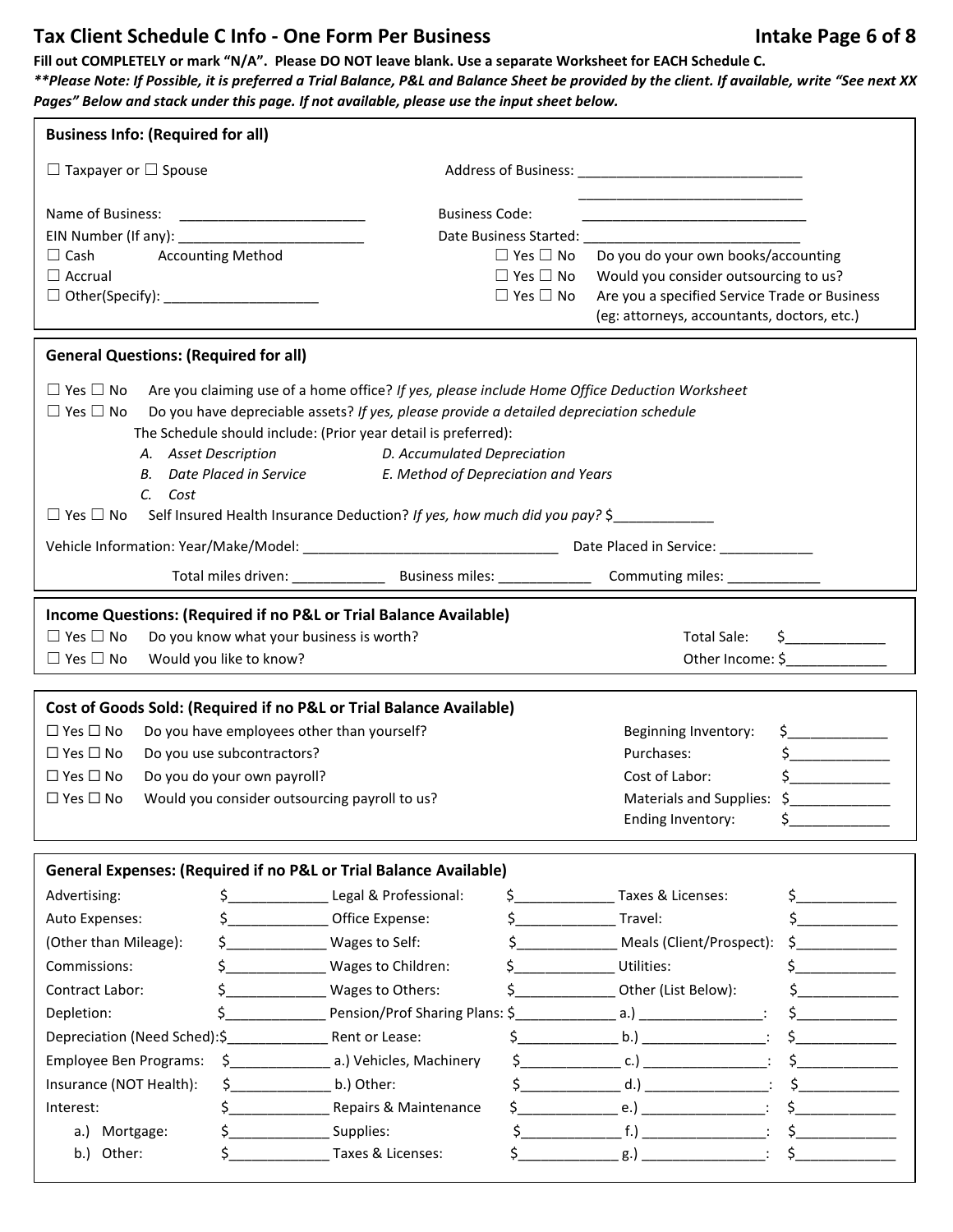## Tax Client Home Office Deduction Info **Intake Page 7 of 8** and  $\overline{a}$  and  $\overline{b}$  and  $\overline{b}$  and  $\overline{b}$  and  $\overline{b}$  and  $\overline{b}$  and  $\overline{b}$  and  $\overline{b}$  and  $\overline{b}$  and  $\overline{b}$  and  $\overline{b}$  and  $\overline{b}$  and  $\over$

**Note: Effective 2018, Home Office Deduction is available only to self-employed. Fill out COMPLETELY or mark "N/A". Please DO NOT leave blank** 

### **General**

Date home was first used for business:

Square Footage of Area Used for Home Business:

Total Square Footage of the Home:

### **Simplified Option**

*The IRS now allows an optional standard \$5 per square foot deduction (maximum 300 square ft) If you would like to choose this option rather than Standard Option, enter the necessary info below, otherwise, skip this section and complete the Standard Option section below.*

☐ Yes ☐ No I would like to use the "Simplified Option" to claim my Home Office Deduction

Total square feet claimed for Home Office (cannot exceed 300 sq ft): \_\_\_\_\_\_\_\_\_\_\_\_\_\_\_\_\_\_

See:<https://www.irs.gov/businesses/small-businesses-self-employed/simplified-option-for-home-office-deduction> for further information regarding Home Office Deduction

**--OR--**

| <b>Standard Option - Deduction Expenses</b>                                                                                                                    | <b>Current Year</b>                                                                                                                                                                                                                                                                                                                                                                                                                                                                                                                                    |  |
|----------------------------------------------------------------------------------------------------------------------------------------------------------------|--------------------------------------------------------------------------------------------------------------------------------------------------------------------------------------------------------------------------------------------------------------------------------------------------------------------------------------------------------------------------------------------------------------------------------------------------------------------------------------------------------------------------------------------------------|--|
| Casualty Losses:                                                                                                                                               | $\begin{array}{c} \n \uparrow \text{---} \quad \text{---} \quad \text{---} \quad \text{---} \quad \text{---} \quad \text{---} \quad \text{---} \quad \text{---} \quad \text{---} \quad \text{---} \quad \text{---} \quad \text{---} \quad \text{---} \quad \text{---} \quad \text{---} \quad \text{---} \quad \text{---} \quad \text{---} \quad \text{---} \quad \text{---} \quad \text{---} \quad \text{---} \quad \text{---} \quad \text{---} \quad \text{---} \quad \text{---} \quad \text{---} \quad \text{---} \quad \text{---} \quad \text{---}$ |  |
| Deductible Mortgage Interest:                                                                                                                                  |                                                                                                                                                                                                                                                                                                                                                                                                                                                                                                                                                        |  |
| <b>Real Estate Taxes:</b>                                                                                                                                      | $\frac{1}{2}$                                                                                                                                                                                                                                                                                                                                                                                                                                                                                                                                          |  |
| Insurance:                                                                                                                                                     | $\frac{1}{2}$                                                                                                                                                                                                                                                                                                                                                                                                                                                                                                                                          |  |
| Rent:                                                                                                                                                          | $\frac{1}{2}$                                                                                                                                                                                                                                                                                                                                                                                                                                                                                                                                          |  |
| <b>Repairs and Maintenance:</b>                                                                                                                                | $\frac{1}{2}$                                                                                                                                                                                                                                                                                                                                                                                                                                                                                                                                          |  |
| Utilities:                                                                                                                                                     | $\zeta$                                                                                                                                                                                                                                                                                                                                                                                                                                                                                                                                                |  |
| Other: ___________________                                                                                                                                     | $\sharp$                                                                                                                                                                                                                                                                                                                                                                                                                                                                                                                                               |  |
| Other: ________________                                                                                                                                        |                                                                                                                                                                                                                                                                                                                                                                                                                                                                                                                                                        |  |
|                                                                                                                                                                |                                                                                                                                                                                                                                                                                                                                                                                                                                                                                                                                                        |  |
|                                                                                                                                                                | $\zeta$                                                                                                                                                                                                                                                                                                                                                                                                                                                                                                                                                |  |
| <b>Depreciation:</b>                                                                                                                                           |                                                                                                                                                                                                                                                                                                                                                                                                                                                                                                                                                        |  |
| $\Box$ Yes $\Box$ No Do you have depreciable assets?                                                                                                           |                                                                                                                                                                                                                                                                                                                                                                                                                                                                                                                                                        |  |
|                                                                                                                                                                |                                                                                                                                                                                                                                                                                                                                                                                                                                                                                                                                                        |  |
|                                                                                                                                                                |                                                                                                                                                                                                                                                                                                                                                                                                                                                                                                                                                        |  |
| <b>Special Information for the Tax Preparer</b><br>$\Box$ Yes $\Box$ No Is there something "Unique" that the preparer should pay special attention to or know? |                                                                                                                                                                                                                                                                                                                                                                                                                                                                                                                                                        |  |

\_\_\_\_\_\_\_\_\_\_\_\_\_\_\_\_\_\_\_\_\_\_\_\_\_\_\_\_\_\_\_\_\_\_\_\_\_\_\_\_\_\_\_\_\_\_\_\_\_\_\_\_\_\_\_\_\_\_\_\_\_\_\_\_\_\_\_\_\_\_\_\_\_\_\_\_\_\_\_\_\_\_\_\_\_\_\_\_\_\_\_\_\_\_\_\_\_\_\_

\_\_\_\_\_\_\_\_\_\_\_\_\_\_\_\_\_\_\_\_\_\_\_\_\_\_\_\_\_\_\_\_\_\_\_\_\_\_\_\_\_\_\_\_\_\_\_\_\_\_\_\_\_\_\_\_\_\_\_\_\_\_\_\_\_\_\_\_\_\_\_\_\_\_\_\_\_\_\_\_\_\_\_\_\_\_\_\_\_\_\_\_\_\_\_\_\_\_\_

\_\_\_\_\_\_\_\_\_\_\_\_\_\_\_\_\_\_\_\_\_\_\_\_\_\_\_\_\_\_\_\_\_\_\_\_\_\_\_\_\_\_\_\_\_\_\_\_\_\_\_\_\_\_\_\_\_\_\_\_\_\_\_\_\_\_\_\_\_\_\_\_\_\_\_\_\_\_\_\_\_\_\_\_\_\_\_\_\_\_\_\_\_\_\_\_\_\_\_

If yes, describe:  $\blacksquare$